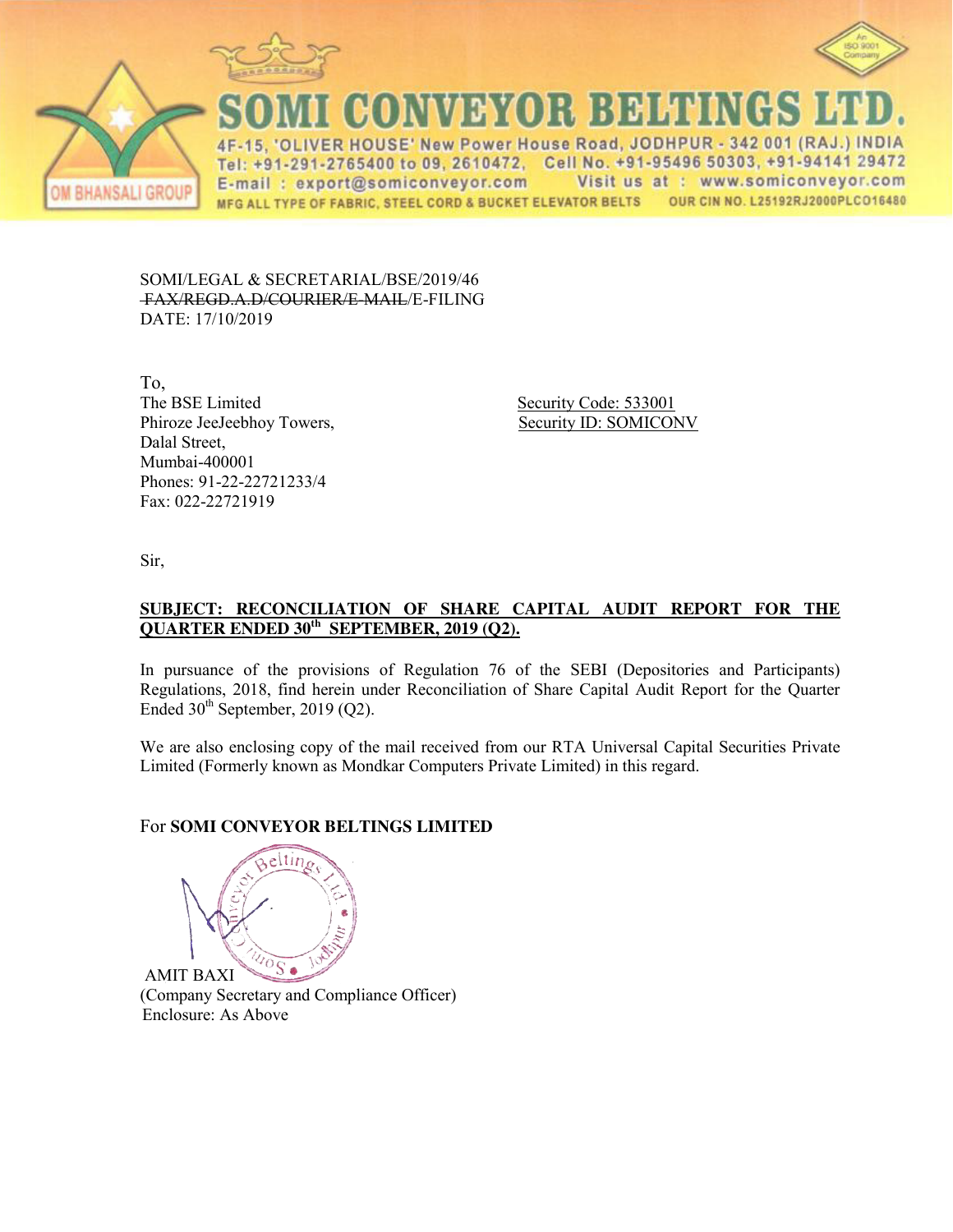

**CS. AVIJIT VASU B.Sc., M.COM, ACS Practicing Company Secretary** 

### **RECONCILIATION OF SHARE CAPITAL AUDIT REPORT**

| 1. For Quarter Ended                                                                                         | : $30^{\text{TH}}$ September, 2019 (SECOND QUARTER)           |                                                                                                                 |  |  |  |
|--------------------------------------------------------------------------------------------------------------|---------------------------------------------------------------|-----------------------------------------------------------------------------------------------------------------|--|--|--|
| 2. ISIN                                                                                                      | : INE323, J $01019$                                           |                                                                                                                 |  |  |  |
| 3. Face Value                                                                                                | : Rs. $10/-$                                                  |                                                                                                                 |  |  |  |
| 4. Name of the Company                                                                                       | : SOMI CONVEYOR BELTINGS LIMITED                              |                                                                                                                 |  |  |  |
| 5. Registered Office Address                                                                                 | : 4F-15, "Oliver House", New Power House Road, Jodhpur-342003 |                                                                                                                 |  |  |  |
| 6. Correspondence Address                                                                                    | : 4F-15, "Oliver House", New Power House Road, Jodhpur-342003 |                                                                                                                 |  |  |  |
| 7. Telephone & Fax Nos                                                                                       | : Tel: +91-291-2765400, Fax: +91-291-2765410                  |                                                                                                                 |  |  |  |
| 8. Email address                                                                                             | : info@ombhansali.com/csamitbaxi@gmail.com                    |                                                                                                                 |  |  |  |
| 9. Names of the Stock Exchanges where the company's securities are listed: BSE LIMITED, NSE OF INDIA LIMITED |                                                               |                                                                                                                 |  |  |  |
|                                                                                                              | Number of Shares                                              | % % of the Total issued capital                                                                                 |  |  |  |
| 10. Issued Capital:                                                                                          | 11779656                                                      | 100%                                                                                                            |  |  |  |
| 11. Listed Capital (Exchange-wise): (BSE)                                                                    | 11779656                                                      | 100%                                                                                                            |  |  |  |
|                                                                                                              | 11779656<br>(NSE)                                             | 100%                                                                                                            |  |  |  |
| (as per company records)                                                                                     |                                                               |                                                                                                                 |  |  |  |
| 12. Held in dematerialized form in CDSL:                                                                     | 2737524                                                       | 23.24%                                                                                                          |  |  |  |
| 13. Held in dematerialized form in NSDL:                                                                     | 8220122                                                       | 69.78%                                                                                                          |  |  |  |
| 14. Physical:                                                                                                | 822010                                                        | 6.98%                                                                                                           |  |  |  |
| 15. Total No. of shares $(12+13+14)$ :                                                                       | 11779656                                                      | 100%                                                                                                            |  |  |  |
| 16. Reasons for difference if any, between $(10\&11)$ , $(10\&15)$ , $(11\&15)$ : NIL                        |                                                               |                                                                                                                 |  |  |  |
|                                                                                                              |                                                               | 17 Certifying the details of changes in share capital during the quarter under consideration as ner Table below |  |  |  |

17. Certifying the details of changes in share capital during the quarter under consideration as per Table below:

| Particulars*** | No. of Shares | Applied/Not<br>Applied for | Listed on Stock<br>Exchanges | Whether<br>Intimated | Whether<br>Intimated | In -principal<br>approval for |
|----------------|---------------|----------------------------|------------------------------|----------------------|----------------------|-------------------------------|
|                |               | listing                    | (Specify)                    | To CDSL              | To NSDL              | SE(Specify                    |
|                |               |                            | Names)                       |                      |                      | Names)                        |
| <b>NIL</b>     | -----         | -----                      | $- - - -$                    | ----                 | ----                 | $- - - -$                     |

\*\*\* Rights, Bonus, Preferential Issue, ESOPs, Amalgamation, Conversion, Buyback, Capital Reduction, Forfeiture, Any other (to specify). 18. Register of members is updated (Yes/No): **YES** If not, updated upto which date: **N.A**

19. Reference of previous quarter with regards to excess dematerialized shares, .if any: **N.A**

20. Has co. resolved the matter mentioned in point no.19 above in current quarter? If not, reason why? **N.A**

21. Total no. of requests, if any, confirmed after 21 days & the total no. of requests pending beyond 21 days with the reasons for delay:

| Total No. of demat requests   | No. of requests | No. of shares | Reasons for delay |
|-------------------------------|-----------------|---------------|-------------------|
| Confirmed after 21 davs       | NIL             | NIL           | NШ                |
| Pending for more than 21 days | NIL             | NIL           | NШ                |

22. Name, Telephone & Fax No. of the Compliance Officer of the Company:

#### **Mr. Amit Baxi**

 **4 F-15, "Oliver House", New Power House Road, Jodhpur-342003 Tel.: +91-0291-2765400, Fax: +91-0291-2765410** 

23. Name, Address, Tel. & Fax No., Regn. No. of the Practicing company secretary:  **CS AVIJIT VASU, Corporate Tower, Plot No. 21&22, Behind Bank of Maharashtra, 2nd Puliya Commercial Centre, Chopasni Housing Board, Jodhpur, Tel.:+91-0291- 2759987 M. No. 37968; C. P. No. 14198** 

24. Appointment of common agency for share registry work (if yes, name and address): **YES UNIVERSAL CAPITAL SECURITIES PRIVATE LIMITED 21, Shakil Niwas, Opp. Satya Sai Baba Temple, Mahakali Caves Road, Andheri (East), Mumbai - 400 093 Tel: (+91 22) 28207203-05, 28257641, Fax: (+91 22) 28207207**

25. Any other detail that the company secretary may like to provide, (*e.g.* BIFR Company, delisting from SE): **NIL**

**Date: 17/10/2019 CS AVIJIT VASU Place: Jodhpur Company Secretary in Practice, ACS: 37968, C.P. No. 14198 UDIN: A037968A000106179**